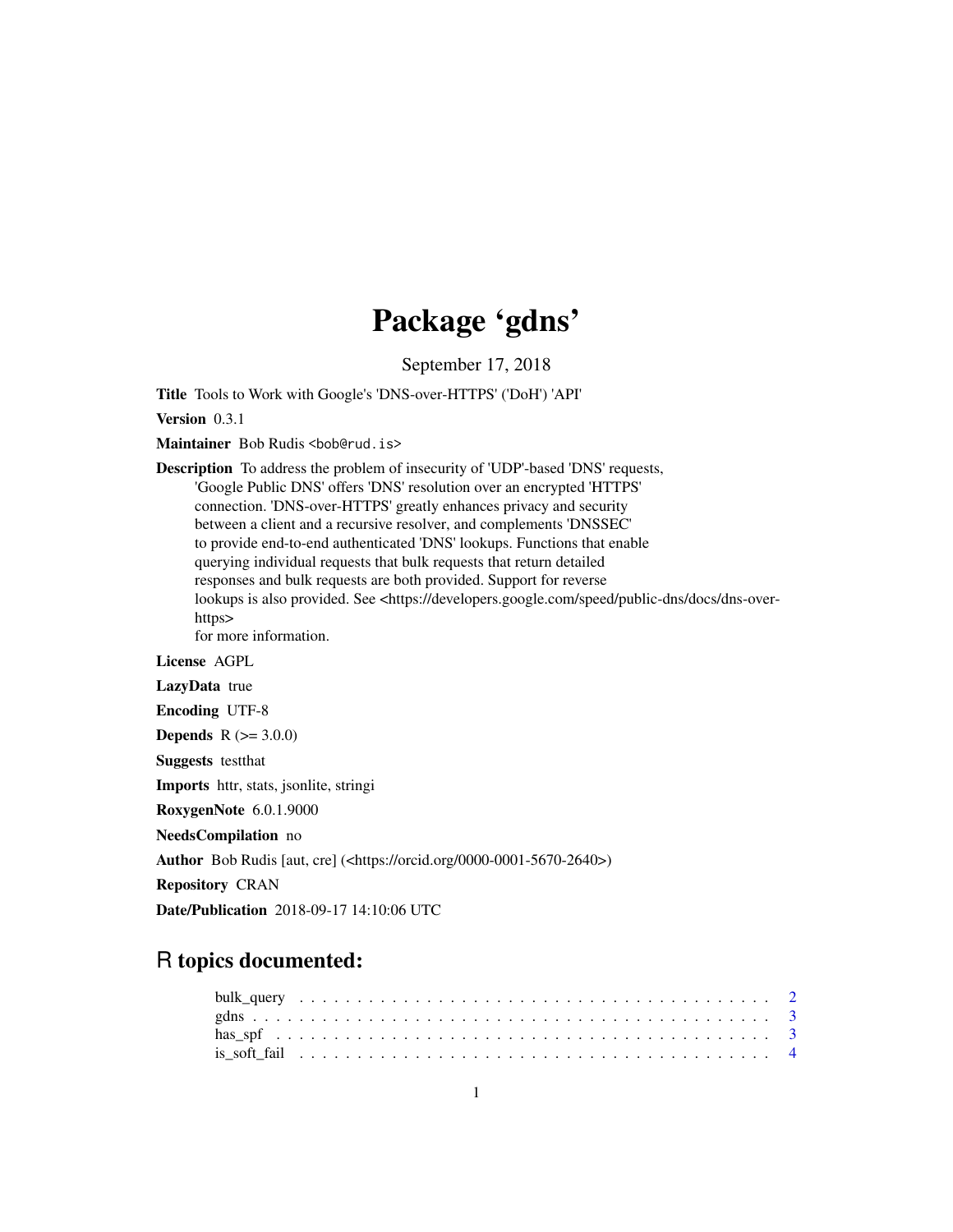#### <span id="page-1-0"></span>2 bulk\_query

| Index |  |  |  |  |  |  |  |  |  |  |  |  |  |  |  |  |  |
|-------|--|--|--|--|--|--|--|--|--|--|--|--|--|--|--|--|--|
|       |  |  |  |  |  |  |  |  |  |  |  |  |  |  |  |  |  |
|       |  |  |  |  |  |  |  |  |  |  |  |  |  |  |  |  |  |
|       |  |  |  |  |  |  |  |  |  |  |  |  |  |  |  |  |  |

bulk\_query *Vectorized query, returning only answers in a data frame*

#### Description

Vectorized query, returning only answers in a data frame

#### Usage

```
bulk_query(entities, type = 1, edns_client_subnet = "0.0.0.0/0")
```
#### Arguments

| entities           | character vector of entities to query                                                                                                         |
|--------------------|-----------------------------------------------------------------------------------------------------------------------------------------------|
| type               | RR type can be represented as a number in [1, 65535] or canonical string $(A,$<br>aaaa, etc). More information on RR types can be found here. |
| edns_client_subnet |                                                                                                                                               |
|                    | The edns0-client-subnet option. Format is an IP address with a subnet mask.                                                                   |
|                    | Examples: 1.2.3.4/24, 2001:700:300::/48.                                                                                                      |
|                    | If you are using DNS-over-HTTPS because of privacy concerns, and do not want                                                                  |
|                    | any part of your IP address to be sent to authoritative names ervers for geographic                                                           |
|                    | location accuracy, use edns_client_subnet=0.0.0.0/0. Google Public DNS                                                                        |
|                    | normally sends approximate network information (usually replacing the last part                                                               |
|                    | of your IPv4 address with zeroes). $0.0.0.0/0$ is the default.                                                                                |

#### Value

data.frame of only answers (use query() for detailed responses)

#### Note

this is a fairly naive function. It expects Answer to be one of the return value list slots. The intent for it was to make it easier to do bulk forward queries. It will get smarter in future versions.

#### References

<https://developers.google.com/speed/public-dns/docs/dns-over-https>

#### Examples

```
hosts <- c("rud.is", "r-project.org", "rstudio.com", "apple.com")
gdns::bulk_query(hosts)
```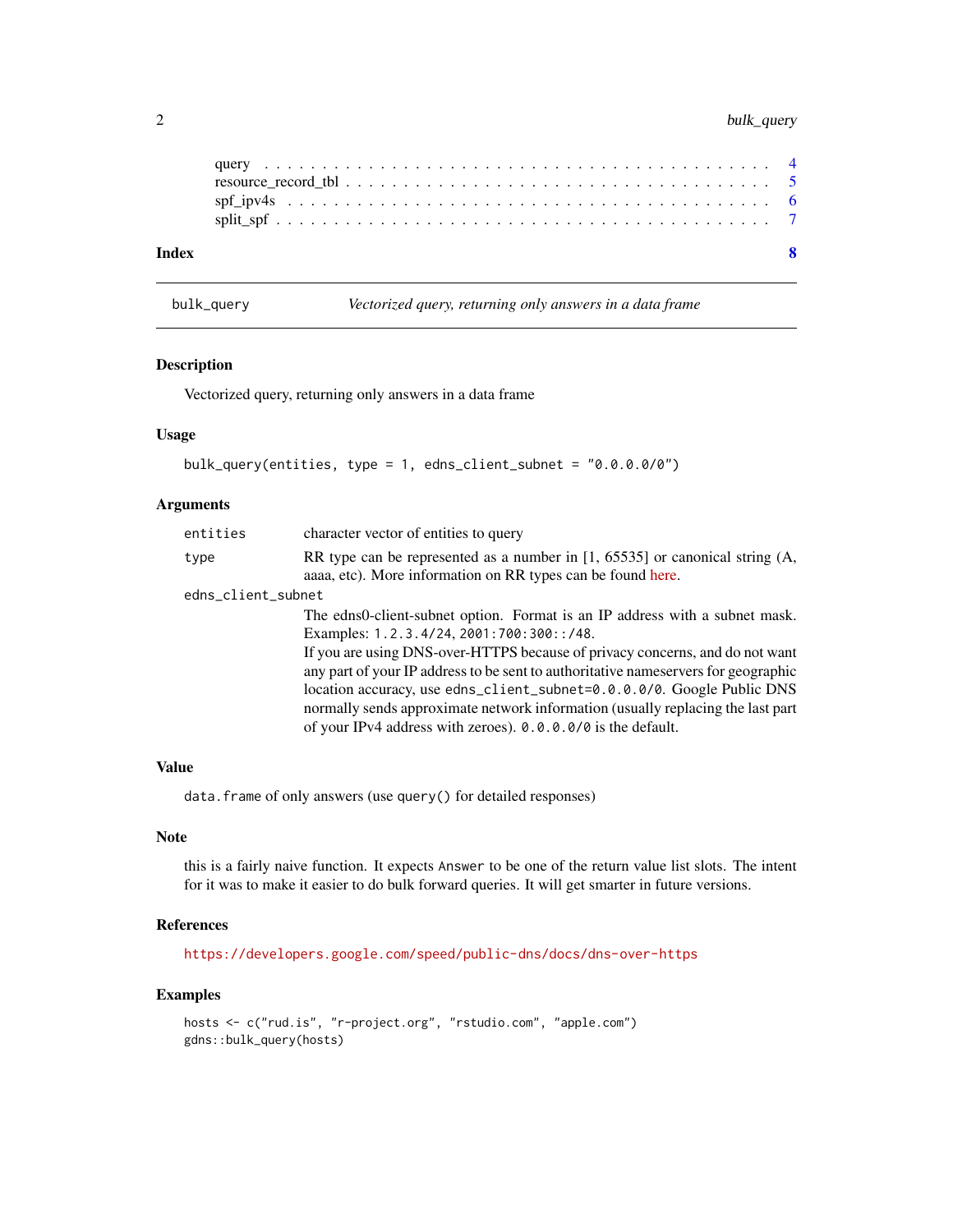<span id="page-2-0"></span>

#### Description

Traditional DNS queries and responses are sent over UDP or TCP without encryption. This is vulnerable to eavesdropping and spoofing (including DNS-based Internet filtering). Responses from recursive resolvers to clients are the most vulnerable to undesired or malicious changes, while communications between recursive resolvers and authoritative nameservers often incorporate additional protection.

To address this problem, Google Public DNS offers DNS resolution over an encrypted HTTPS connection. DNS-over-HTTPS greatly enhances privacy and security between a client and a recursive resolver, and complements DNSSEC to provide end-to-end authenticated DNS lookups.

Support for reverse lookups is also provided.

See <https://developers.google.com/speed/public-dns/docs/dns-over-https> for more information.

#### Author(s)

Bob Rudis (bob@rud.is)

has\_spf *Test for whether a DNS TXT record is an SPF record*

#### Description

Test for whether a DNS TXT record is an SPF record

#### Usage

has\_spf(spf\_rec)

#### Arguments

spf\_rec a character vector of DNS TXT records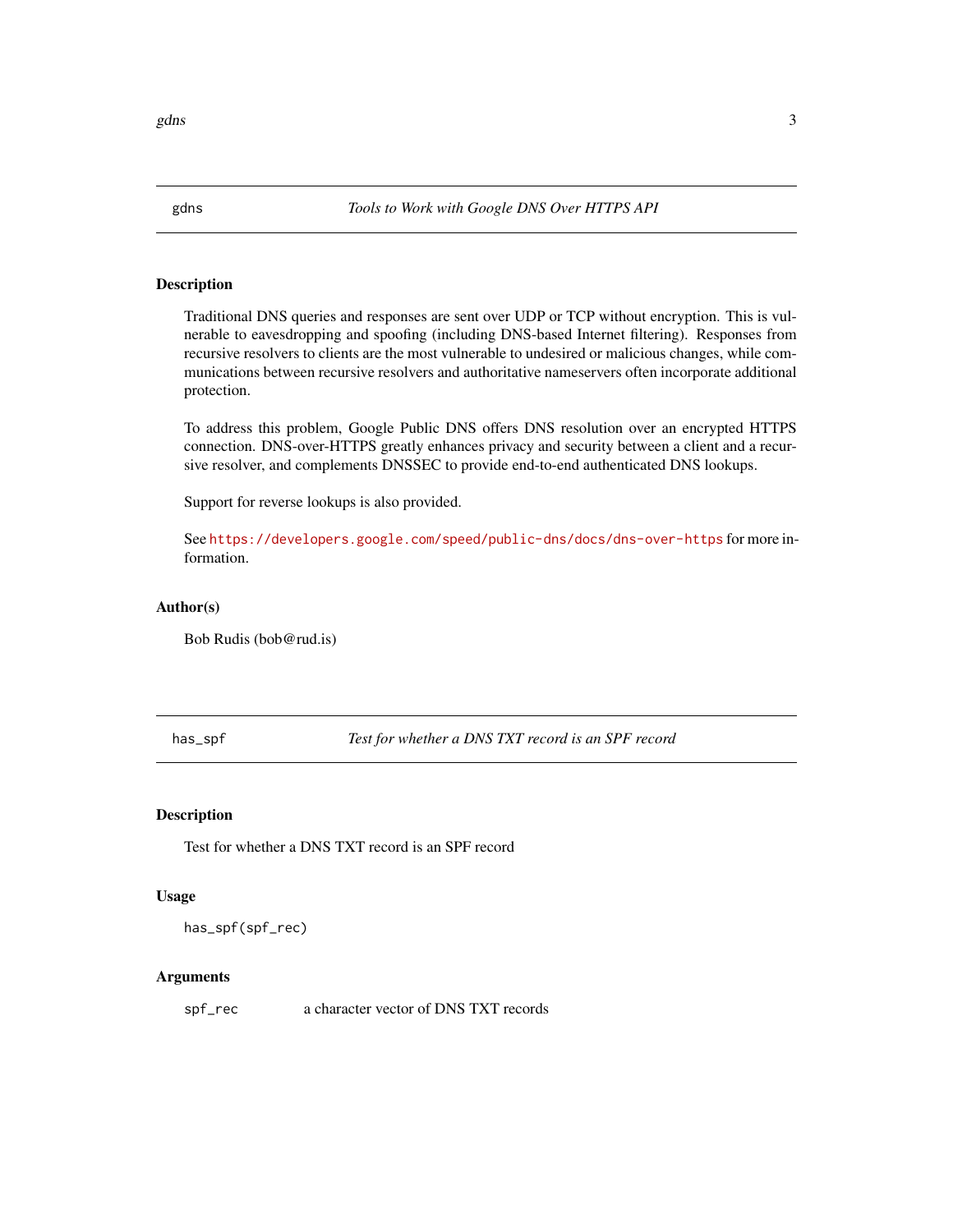<span id="page-3-0"></span>is\_soft\_fail *SPF "all" type test*

#### Description

SPF "all" type test

#### Usage

is\_soft\_fail(spf\_rec)

is\_hard\_fail(spf\_rec)

passes\_all(spf\_rec)

#### **Arguments**

spf\_rec a character vector of DNS TXT records

query *Perform DNS over HTTPS queries using Google*

#### Description

Traditional DNS queries and responses are sent over UDP or TCP without encryption. This is vulnerable to eavesdropping and spoofing (including DNS-based Internet filtering). Responses from recursive resolvers to clients are the most vulnerable to undesired or malicious changes, while communications between recursive resolvers and authoritative nameservers often incorporate additional protection.

To address this problem, Google Public DNS offers DNS resolution over an encrypted HTTPS connection. DNS-over-HTTPS greatly enhances privacy and security between a client and a recursive resolver, and complements DNSSEC to provide end-to-end authenticated DNS lookups.

#### Usage

query(name, type = "1", edns\_client\_subnet = "0.0.0.0/0")

#### Arguments

name item to lookup. Valid characters are numbers, letters, hyphen, and dot. Length must be between 1 and 255. Names with escaped or non-ASCII characters are not supported. Internationalized domain names must use the punycode format (e.g. "xn--qxam").

> If an IPv4 string is input, it will be transformed into a proper format for reverse lookups.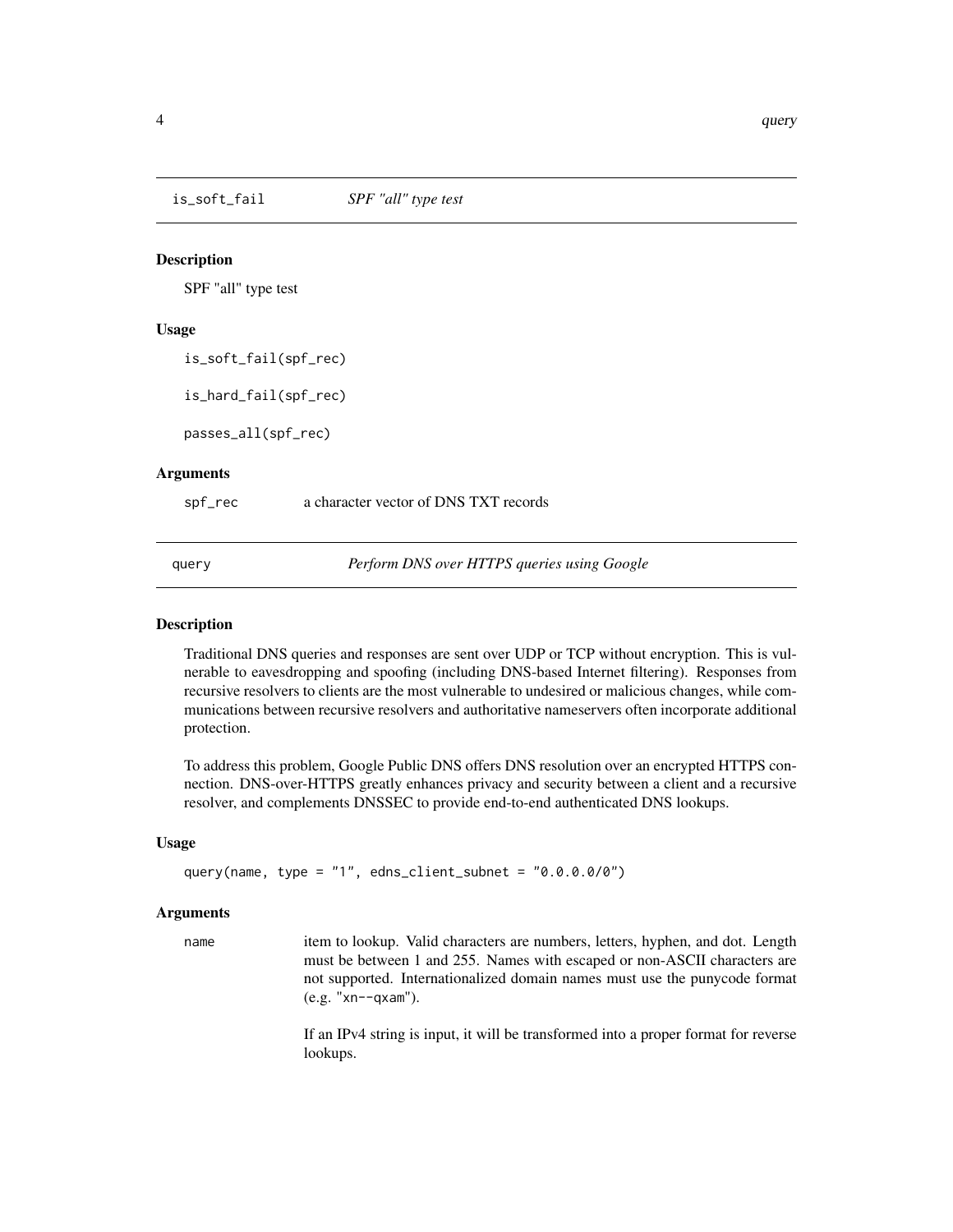<span id="page-4-0"></span>type RR type can be represented as a number in [1, 65535] or canonical string (A, aaaa, etc). More information on RR types can be found [here.](http://www.iana.org/assignments/dns-parameters/dns-parameters.xhtml#dns-parameters-4) You can use 255 for an ANY query.

#### edns\_client\_subnet

The edns0-client-subnet option. Format is an IP address with a subnet mask. Examples: 1.2.3.4/24, 2001:700:300::/48. If you are using DNS-over-HTTPS because of privacy concerns, and do not want

any part of your IP address to be sent to authoritative nameservers for geographic location accuracy, use edns\_client\_subnet=0.0.0.0/0. Google Public DNS normally sends approximate network information (usually replacing the last part of your IPv4 address with zeroes). 0.0.0.0/0 is the default.

#### Details

To perform vectorized queries with only answers (and no metadata) use bulk\_query()).

#### Value

a list with the query result or NULL if an error occurred

#### References

<https://developers.google.com/speed/public-dns/docs/dns-over-https>

#### Examples

```
query("rud.is")
query("example.com", "255") # ANY query
query("microsoft.com", "MX")
query("google-public-dns-a.google.com", "TXT")
query("apple.com")
query("17.142.160.59", "PTR")
```

| resource_record_tbl | An overview of resource records (RRs) permissible in zone files of the |
|---------------------|------------------------------------------------------------------------|
|                     | Domain Name System (DNS)                                               |

#### Description

A dataset containing the DNS resource record types, names, description and purpose

#### Usage

resource\_record\_tbl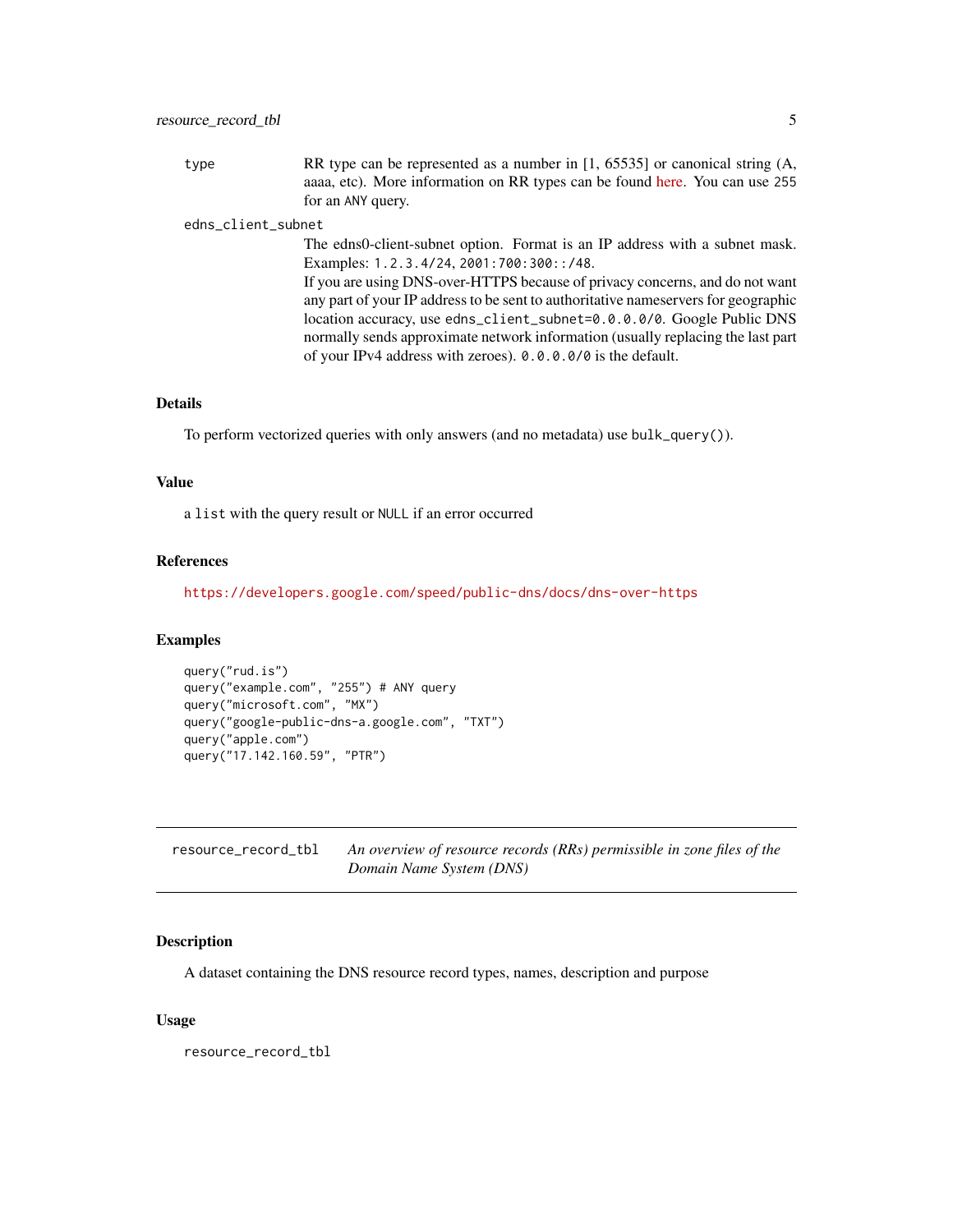#### Format

A data frame with 39 rows and 4 variables:

type numeric type of the resource record

name short name of the resource record

description short description of the resource record

purpose long-form description of the resource record purpose/function/usage

#### Source

[https://en.wikipedia.org/wiki/List\\_of\\_DNS\\_record\\_types](https://en.wikipedia.org/wiki/List_of_DNS_record_types)

spf\_ipv4s *SPF field extraction functions*

#### Description

Various helper functions to extract SPF record components.

#### Usage

```
spf_ipv4s(spf_rec)
```
spf\_ipv6s(spf\_rec)

spf\_includes(spf\_rec)

spf\_ptrs(spf\_rec)

spf\_exists(spf\_rec)

#### Arguments

spf\_rec a character vector of DNS TXT records

<span id="page-5-0"></span>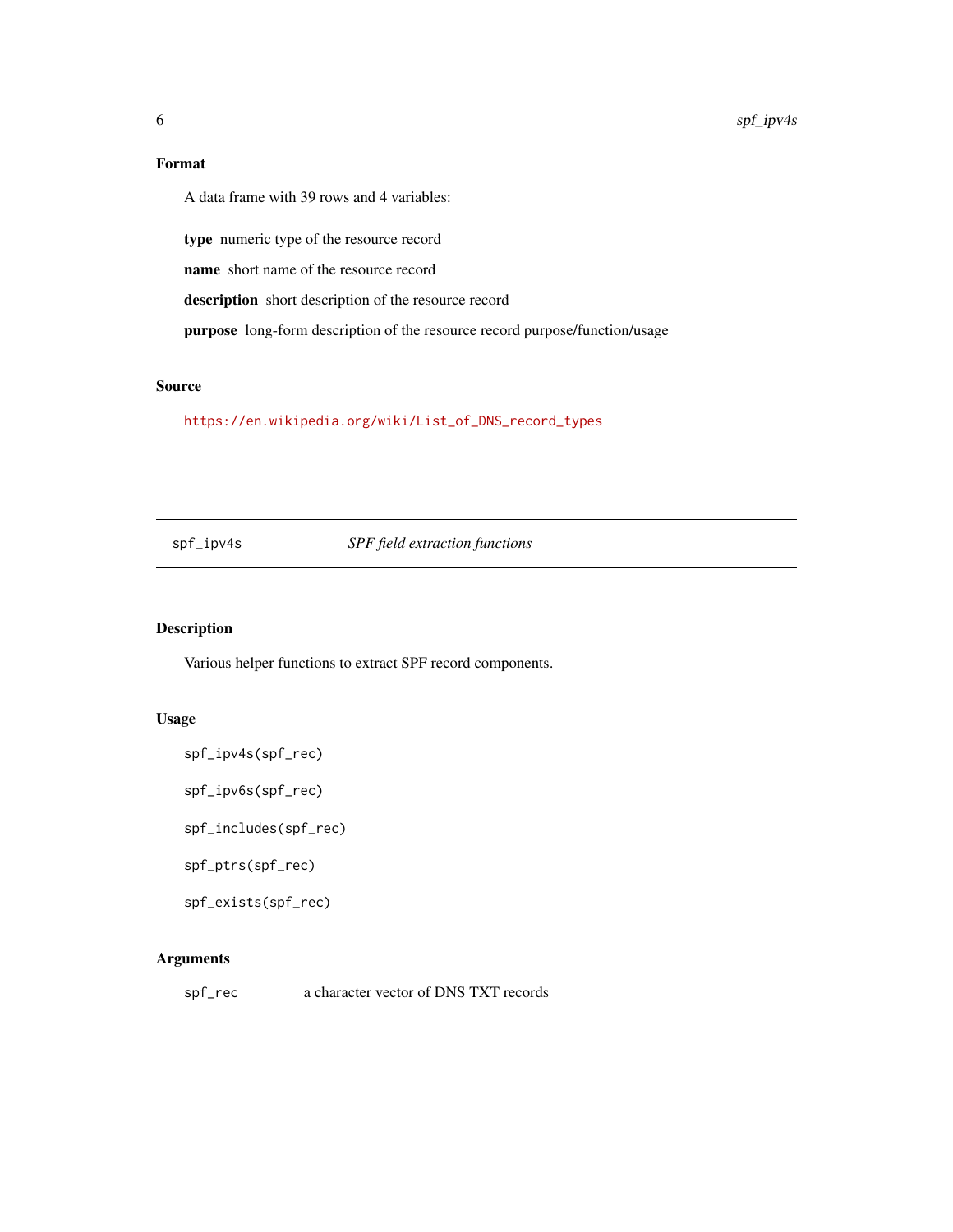#### <span id="page-6-0"></span>Description

Given a vector of TXT records, this function will return a list of vectors of all the SPF records for each. If the given TXT record is not an SPF record, NA is returned (which makes it easy to skip with purrr functions).

#### Usage

split\_spf(spf\_rec)

#### Arguments

spf\_rec a character vector of DNS TXT records